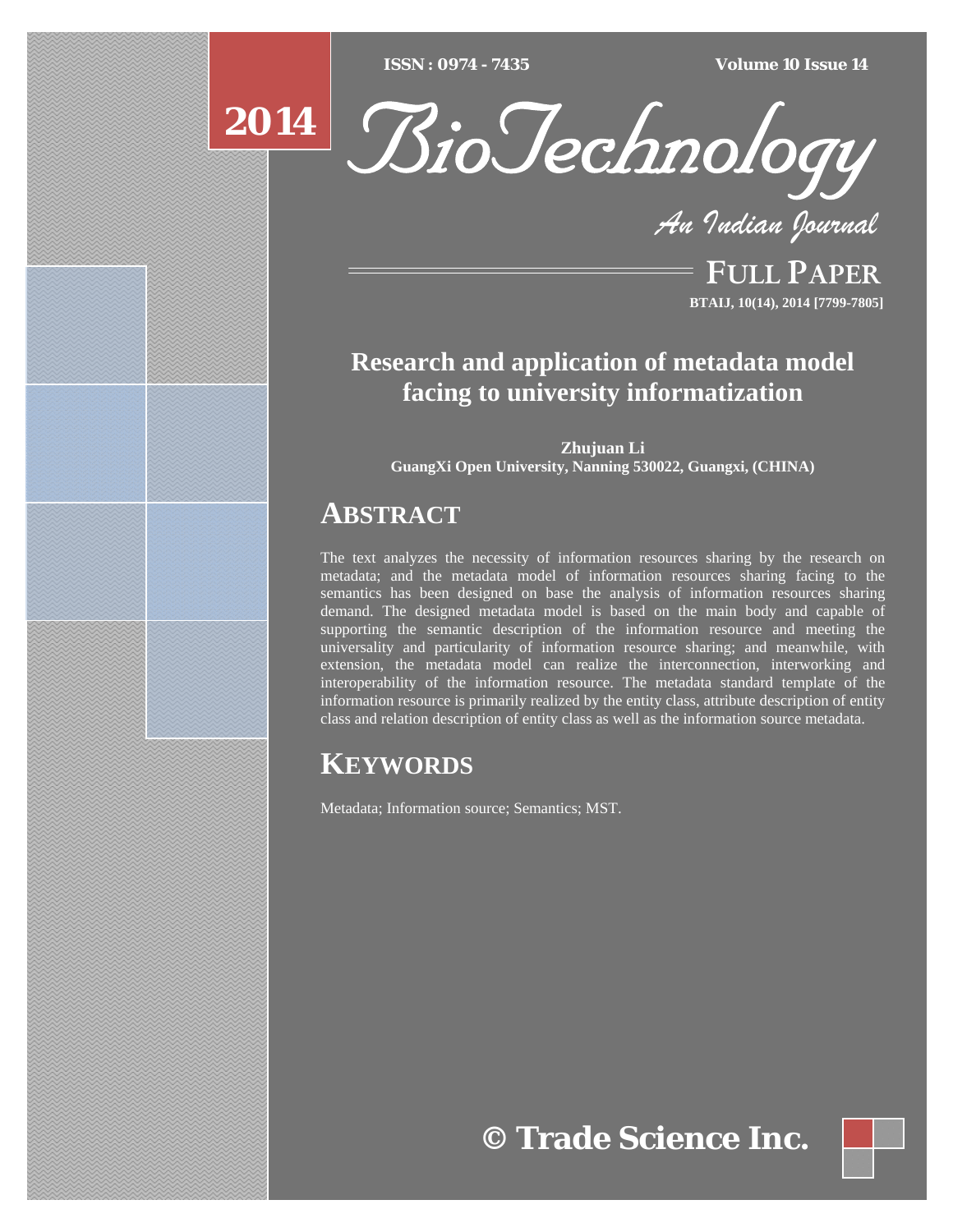#### **INTRODUCTION**

With the continuous improvement of science and technology, the information era is coming and the network technology is developed rapidly; there are different units in different industries and organizations; and the units have different work centralities and targets, so they have internal information system and resource. The distribution of the system and resource depends on the distribution of business or specialized knowledge; usually, under different working environments, the different departments models the information resource by different concepts according to the work centrality and target so as to manage the internal information of the department. Because of different systems, the information among different departments or different units is not shared; and the resource is wasted in a qualified sense. The different unit models trouble realizing the information sharing. At present, how to realize sharing and exchanging the information resource and use the resource effectively is the problem urgent to be solved.

 Metadata is a hot concept in domestic at preset; it can be understood as the foundation of information resource management and sharing; and it is the data of the data and the foundation of organization, storage, management, discovery, searching and application information resource. The metadata model models the metadata uniformly to provide a tool and means to distribution and heterogeneous information resource sharing. The metadata model based on the main body can promote the information sharing and semantic expression effectively; the semantic information here is the motion state and change form of real object; we understand it as the relation without information and program instead of meaning information capable of being understood by the computer program. The metadata model based on by the main body can provide searching and information collection ability to different users; and the expression form is to show the metadata model by the main body. However, there is a problem in the aspect; the foundation based on the information sharing of the main body is assumed as a concentrated main body of the sharing; it results in great consumption in the maintenance. In the network, the information resource of each department is maintained by the node; the concentrated whole main body does not exist; and the assumption is invalid.

 The text analyzes the present metadata demand, namely, a set of complete metadata model; the model can be operated based on the semantics and supported by the description norm. Aiming at the above demand, the model framework facing to the information sharing service and semantics information sharing is designed; the above framework and the corresponding metadata model are introduced; and finally, the description specification of the metadata model is put forwards to support the designed metadata model.

### **DEMAND ANALYSIS AND DESIGN THOUGHT**

 The metadata model needed to design in the text is based on semantic overlay network and operation; this semantic overlay network is based on information network; and thus completes the distributed and heterogeneous information resources management. Information resource center network is similar to the wide-area distributed environment, which is technically independent from each information resource center interconnect formation. The semantic overlay network can connect different information resources distributed environments in different departments through metadata based on this discovery, organization and use of information resources so as to achieve efficient and secure sharing of information science purposes.

#### **Demand analysis**

 The text aims at designing metadata model to achieve the purpose of sharing information resource; and the metadata must meet the following demands:

 Firstly, the information resources are composed of many departments, so the data format is different and has the strong heterogeneous characteristics. In order to achieve information interconnection, interoperability and interoperability, we consider adopting the uniform standard model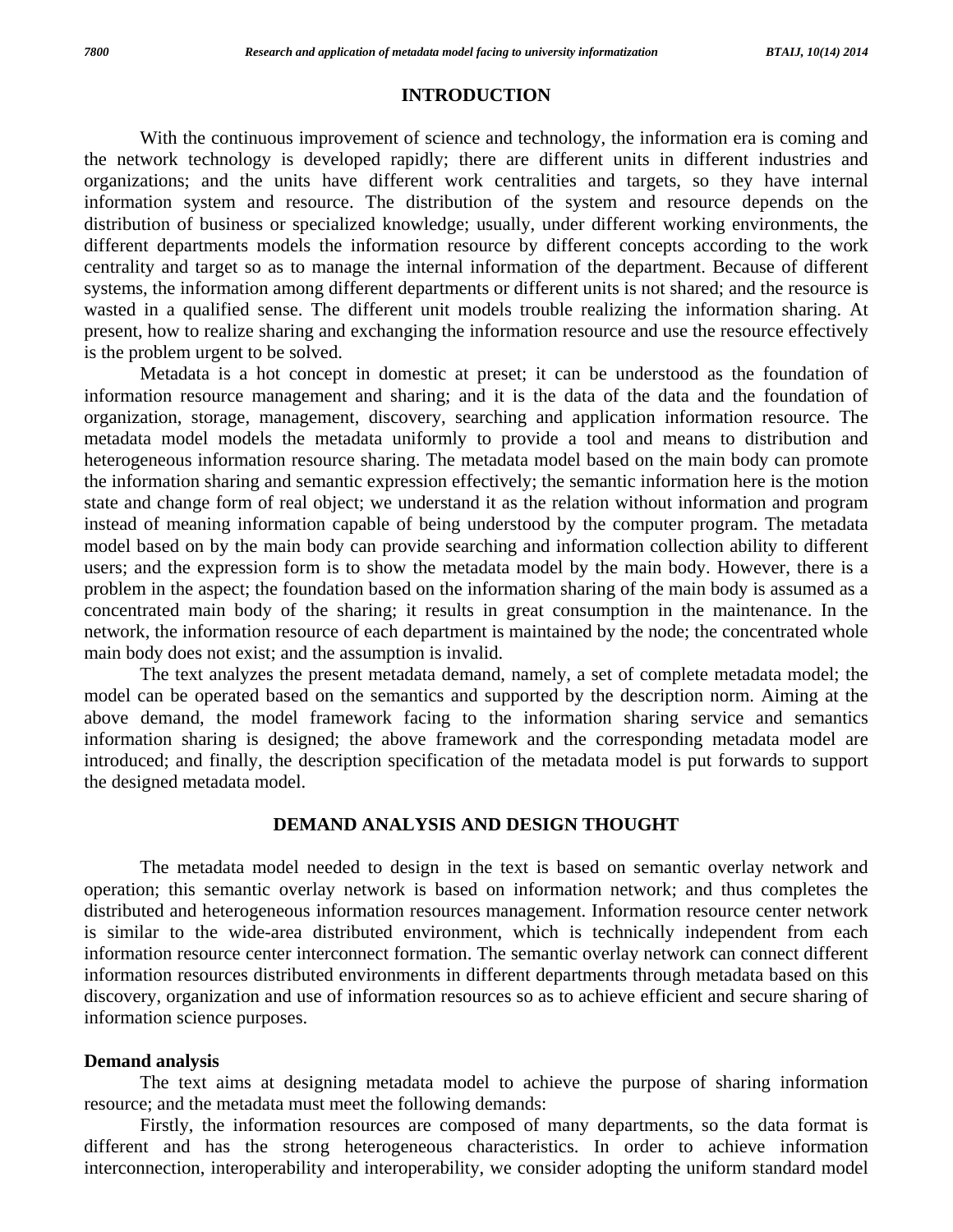when designing the metadata. Secondly, generally speaking, the designed metadata model covers many fields of information resource design and has wide distribution, so the metadata designed in a certain range must give the universality in a certain range, cover the object entity as far as possible and adapt to the special demands of different entities. And then, in the metadata model covering environment, users should be able to complete a search of concern information resources, and can access the information resource in the range. Fourthly, the information resource in the sharing range is complicated; when designing the metadata model, the intelligibility of the information resource is ensured; it means that the computer program understands the information to the meaning layer, namely, the information resource description ability facing to the semantics so as to meet the special demands of different users. Finally, the designed metadata model is capable of being extended and supporting interoperability and interoperability.

#### **Design concept of metadata**

 The whole metadata is divided into three levels by the demand analysis of metadata model. The first level is rule and method which are abided by when designing the information resource; it is also named as the metadata model which is an abstract metadata for regulating the function, format, semantics and the like of the metadata. The second is the definition of metadata model which describes the rule collection of the specific object of some information in the information resource; the level is also named as the metadata template layer, namely the MST in the first level. The information resource with different fields and types has different MST; the metadata template describes the semantics rules of the special information resource completely; and the semantics rules here are applied to the data collection, semantics definition as well as rule and computer use of the specific information resource. When the MST is fixed, each kind of user must abide the metadata of special information resource object contained in the metadata template. The third level is used for recording the metadata; the metadata record is the application of the metadata and set up by the data model to describe the special information resource object; the metadata record must describe the special information source object, locate and manage the information source object, so that the users can discover, obtain and use the information resource object conveniently. The three-level metadata framework figure is as shown in Figure 1.



**Figure 1 : Frame relation figure of three-layer metadata** 

### **MODEL DESIGN**

 Metadata is structured data, the information contained in the metadata can be understood and processed by a computer, it can be used to describe the attributes of a class and provide information resources to locate and manage information resources, and can be provided to users so as to search the information contained in the message. The text aims at building an information resource sharing platform, then the basis of this platform is planned and standardized information resource metadata structure. The metadata in the metadata model is built on abstract metadata which is the regulation for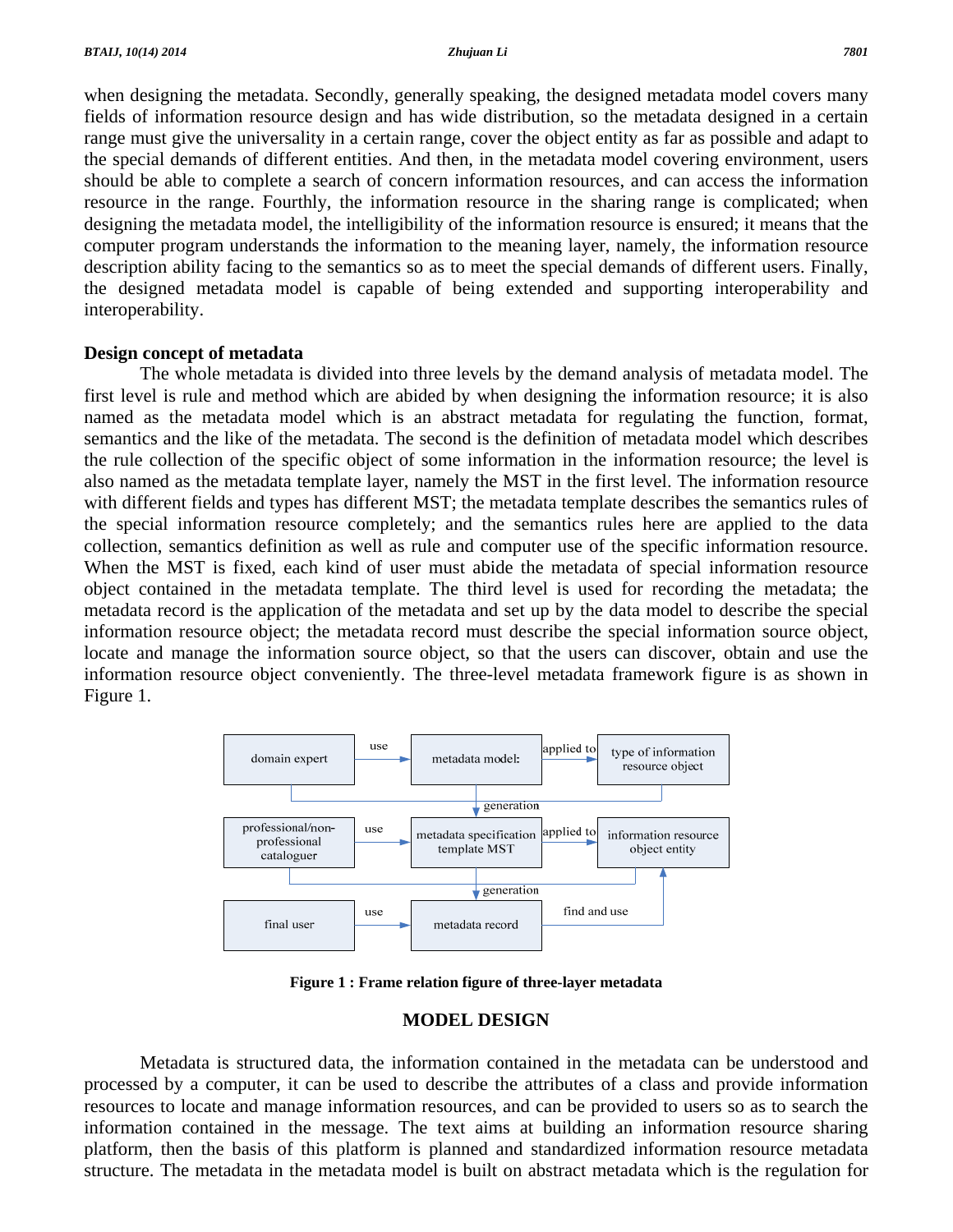formats and semantic grammar and other content at a higher level; and it is the rule and method to be abided when designing the metadata template; and the metadata template is the template used when designing some special information resource object. In the text, the part adding semantics information to the metadata is provided with the design thought of the main body; the method based on the semantics method can describe the metadata well so as to collect and share the metadata. The introduction of the main thought means to describe the metadata template based on the related field by the main thought. Before designing the metadata model, it is necessary to know about the concept of the main body.

### **Introduction of related concept**

 As a concept, the main body appears in the field of philosophy firstly. From the philosophy angle, the main body concerns the abstract nature of objective things and is the special explanation of objective things. There are many definitions for the main body apart from the philosophy field; a recognized concept is that the main body is the clear, format and sharing description to the concept system; and the definition is from the explanation of R.Studer. Usually, the literal interpretation of the body is usually for research or scientific facts exist, with the rapid development of science and technology, the body has also been introduced in the computer field, and more and more widely used in artificial intelligence direction. To the direction of the knowledge of the project, the body usually refers to a specific set of terms which is assumed that a group display of the collection, this collection is assumed about the connotations of the term, but specific terms are used to describe a certain set of conditions to determine the display. Under normal circumstances, the body describes the concept of classification hierarchies, but usually the condition is more complex, the body needs constraint the meaning of the concept by a group of format based on the concept classification level. The concept can be defined by the formula (1):

$$
O = \{C, R, A, I\}
$$
 (1)

 O in the formula (1) refers to main body; it contains C, R, F, A, I five basic elements; C refers to a concept that refers to a concept in a broad sense, it can form the task and function to a layer structure according to the specific relation; R is the concept of association and represents the relationship between concepts and concepts; F is one of R and refers to a special relationship, but also that is, for an element, with respect to its former one element that is the only certainty; A means that concept should satisfy the axioms or axioms R satisfied, the basic elements are the same; I mean is the set of concepts of the strength of the body.

 From the above definition, we can see that the main body is a concept model in fact; the model is the collection of the concept or definition of concept and relation and the abstract of object world; usually, the phenomenon is shown by the concept. The concept used in the model is defined by the clear constraint condition; the concept collection in the model is created out of nothing and recognized in the specific field; so used as the concept model for sharing the information source in the semantic level, it has excellent concept level; and it can support the logic language. Moreover, the concept model plays a role in other aspects; and the action is mainly reflected in the process for using and describing the metadata.

### **Model introduction**

We have introduced the main body concept in details; the metadata model designed in the text is a model facing to the semantic information resource sharing based on the main body design; the information resource is composed of the information units; and we can describe the information resource by the research on the entity class in the information unit. Based on above understanding, we can design the metadata model by the formula (2):

 $MD := \langle E, A, L, H^c, R, I, F, P \rangle$  (2)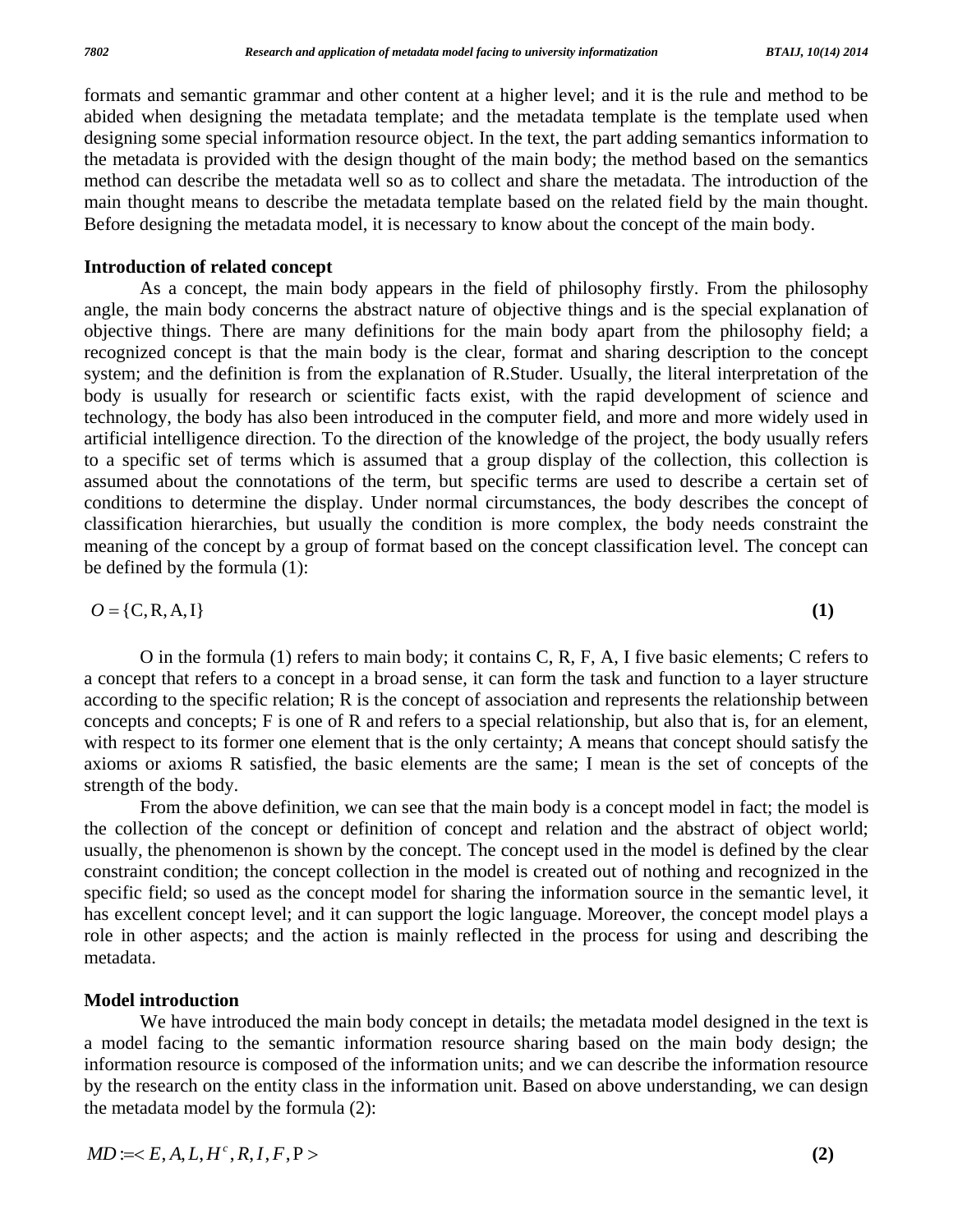E in formula (2) refers to the collection of the entity class of information unit; A is the collection of base attribute and conformation attribute in the entity class; L refers to the collection of the range;  $H<sup>C</sup>$ is the expression of relation among entity classes; the relation is the partial ordering relation; it is double-directional, delivery and two-level. R is different from R definition; R refers to the relation among the entity classes of the information unit; the relation can ensure the integrality of the information, so the relation is binary; I refers to the collection of the entity class in the information unit; F is the expression of function set of the information unit; the function set comprises attribute function, attribute value function, information unit example function and relation example function; finally, P is the constraint function set which refers to the collection that information unit entity class meets the value constraint and base constraint.

#### **Metadata standard template**

 The metadata standard template is the MST mentioned in the first layer of metadata; the template comprises the core layer and extension layer according to the MST design. The core layer design is the general element facing to the information resource; the extension layer design faces to the special field and task and is the extension on the core layer. The corresponding core MST and extension MST are formed by the design of core layer and extension layer metadata structure. Based on the above description, we can define the standard template of the metadata from the entity class, entity class attribute description, entity relation and information source metadata; we do not repeat the definition for MST elements; and it is necessary to describe the metadata. The foundation item in the information is necessary; it can be selected and empty; the information item can be extended and separated from the information source; the information source and information class can be managed dynamically by the important level and dynamic coefficient and corresponding measures. One class in the information attribute is the key attribute identifies; the value of the information item is the key for marking the attribute; if necessary, it can be modified manually. According to the above definition and description, the core metadata template is taken as the example to carry out the description. It has already been mentioned that the core metadata standard template faces to the general element of the information resource under the semantic information environment; and description for information resource and management element are taken as example to describe core MST.

 The structure figure of the description for the information resource element is as shown in Figure 2:



**Figure 2 : Structure figure of description element of information resource**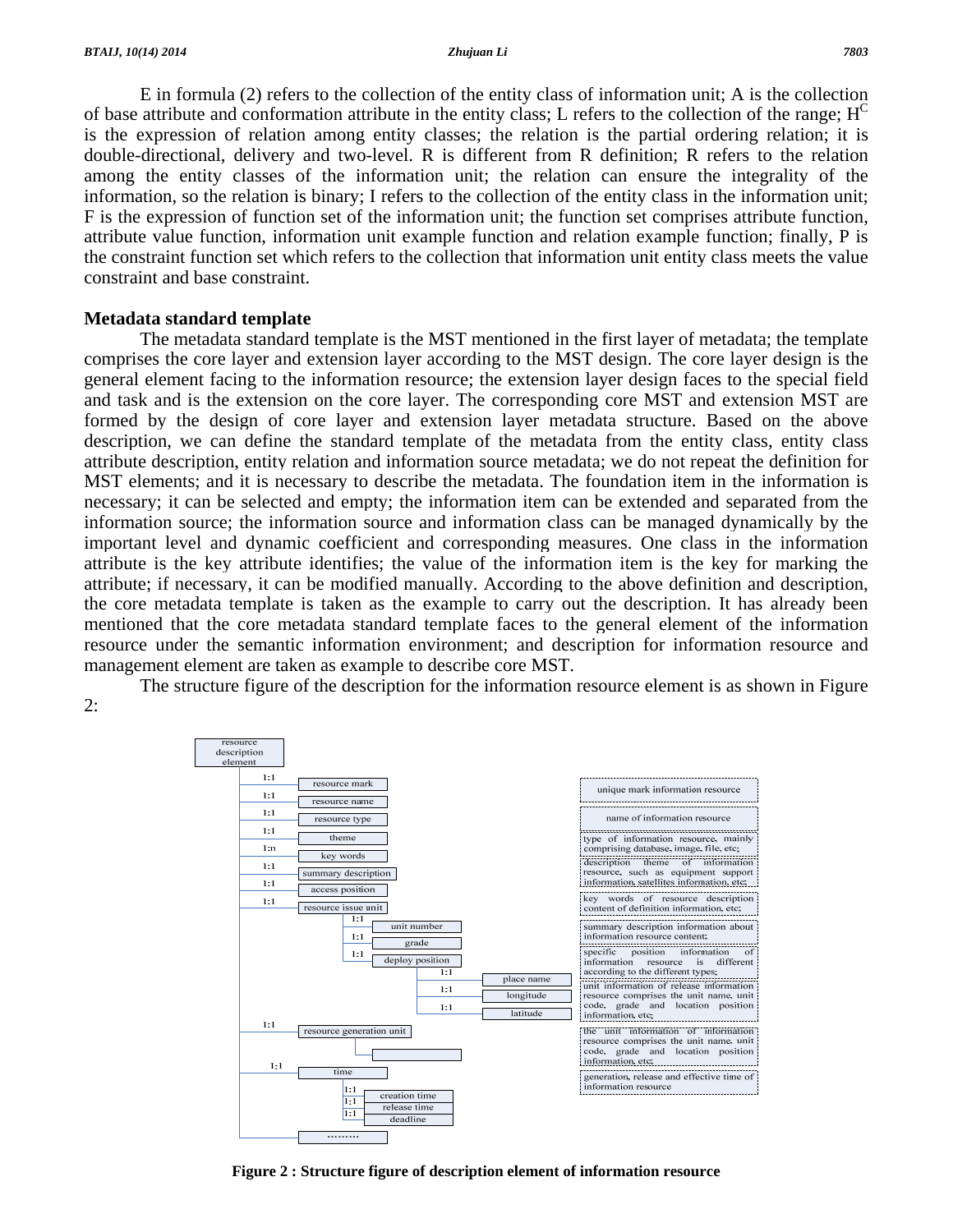The information resource description element is the metadata for describing or marking the information resource object; and it is mainly used for describing the appearance features and main information. The management element of the information resource refers to the metadata supporting the information resource object network management; and the structure is as shown in Figure 3:



**Figure 3 : Structure figure of management element of information resource** 

 The resource availability in Figure 3-2 is obtained by the reliability and accuracy weight average; the accuracy is provided with an initial value at the initial state; and then it is graded according to the users' feedback; the grading system is averaged to obtain a value; the reliability is directly provided with a value when checking the resource; and the two values are between 0 and 1.

#### **CONCLUSION**

 The text introduces the concept of the metadata and main body, analyzes the necessity of information resource sharing and designs the metadata model of information resource sharing facing to the semantics based on analyzing the information resource sharing demand. The designed metadata is based on the main body and capable of supporting the semantics description of the information resource and meeting the universality and particularity of information resource sharing. The content in the part is mainly realized by the core and extended metadata; the metadata model can meet the universality and particularity and has extension to realize the interconnection, interworking and interoperability of information resource. Apart from meeting the feasible operation demands based on semantics, the metadata based on main body must support the designed model by the metadata standard template. In the text, the standard template of the metadata is defined by the entity class, entity class attribute description, relation description of entity class and information source metadata. The information sharing metadata model facing to the semantics in the text describes the relation among the attribute, example and entity class and lays foundation to construct the semantics covering network.

#### **REFERENCES**

- **[1]** Liu Wei; Metadata and Knowledge Ontology [J], Library Journal, **23(2)**, 50-54 **(2004)**.
- **[2]** Wang Hongwei; Metadata Model base Don Main Body and DAML Expression [J], Intelligence, **23(2)**, 131- 136 **(2004)**.